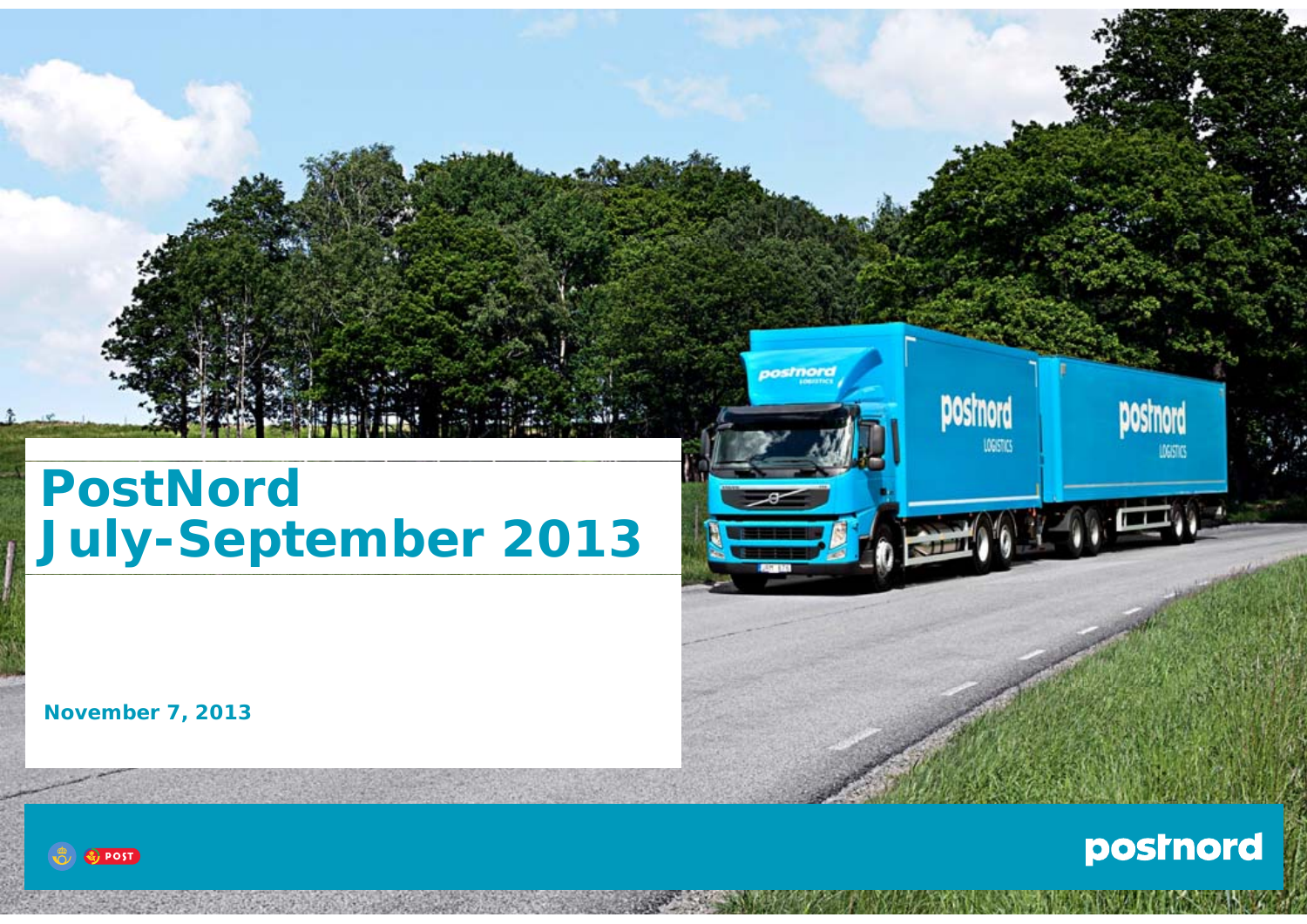**Highlights Q3 2013**

**Financial development**

**Q&As**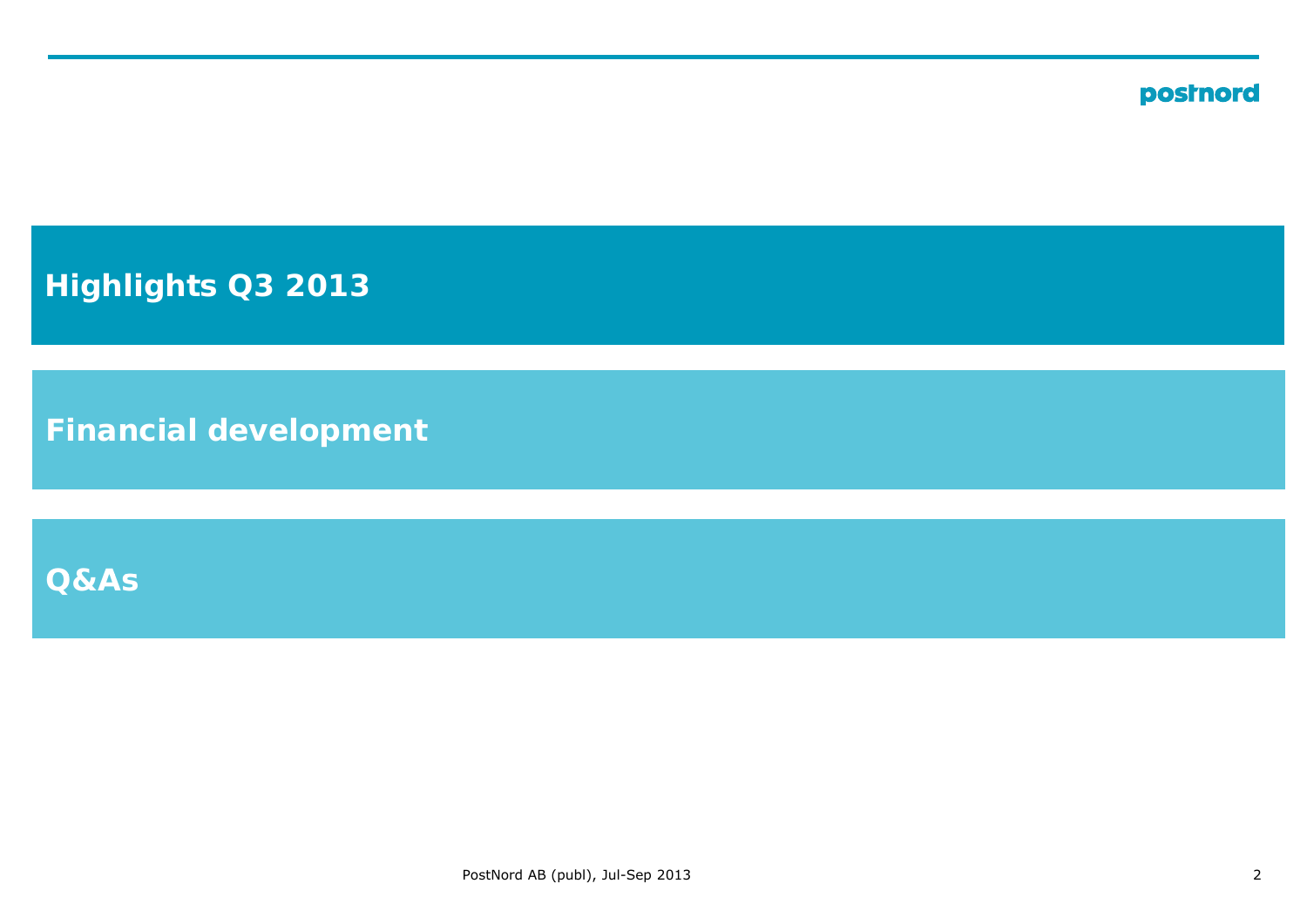### **Focus on execution and capturing effects**

- **Increased net sales**
- Acquired and organic growth within Logistics
- Continued sharp decline in mail volumes
- Continued stron g growth of e-commerce in the Nordic re gion PostNord is growing within e-commerce services
- Improved operating profit but sharper focus needed on execution and capturing effects
- Håkan Ericsson has taken over as new President & CEO
- PostNord Logistics launched as the group's Nordic logistics brand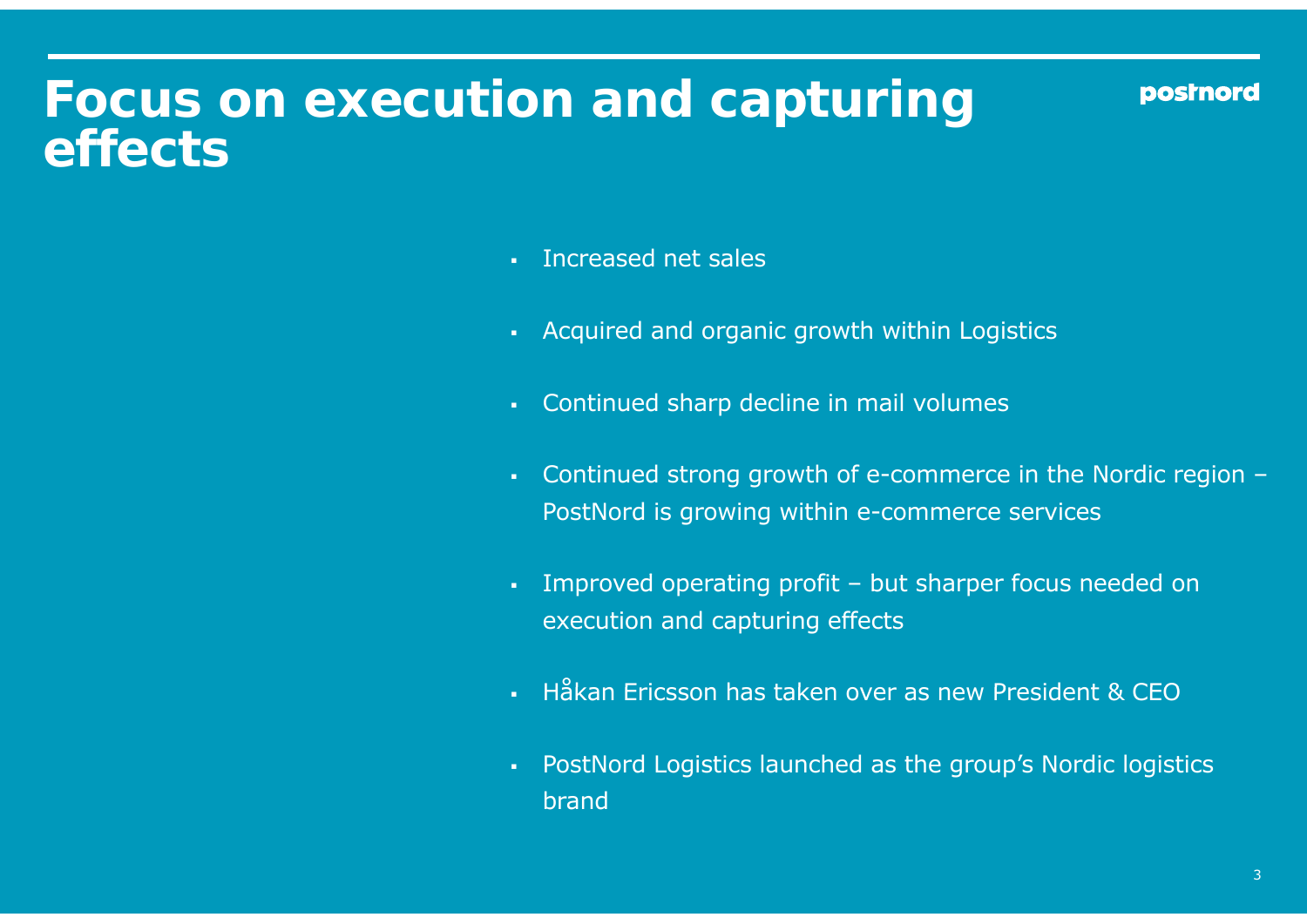# **PostNord Group, July-Sept 2013**

- $\blacksquare$  Net sales grew 4% in Q3
	- − Growth in Logistics. Increased e-commerce volumes
	- − Continued decrease in mail volumes
- Costs increased 3% but were down 2% excluding acquisitions and currency effects
- $\blacksquare$  EBIT increased to SEK 247m (165)
	- − EBIT margin increased to 2.6 (1.8) %
- $\blacksquare$ Cash flows from operating activities fell to SEK
- Satisfactory integration of acquired businesses



#### **NET SALES AND EBIT MARGIN**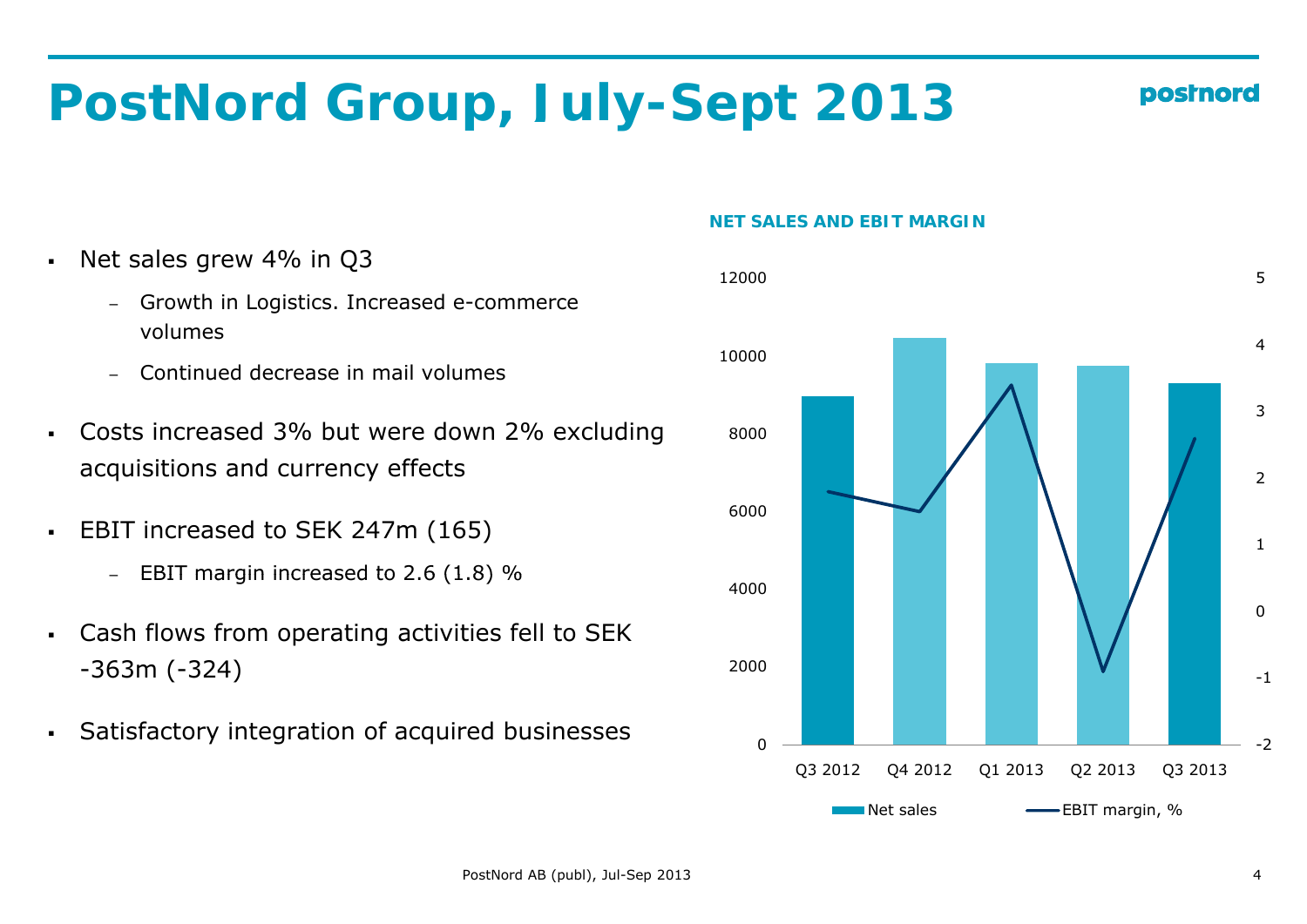### **Business operations, Q3 2013**

| Q3 2013               | <b>Ma</b>                                                                                  | <b>Logistics</b>                            |                                                                                                           |
|-----------------------|--------------------------------------------------------------------------------------------|---------------------------------------------|-----------------------------------------------------------------------------------------------------------|
| <b>Volumes</b>        | Mail: -4% (DK -10%, SE -2%)                                                                |                                             |                                                                                                           |
|                       | Parcels total: +8%. B2C parcels: +11%                                                      |                                             |                                                                                                           |
| <b>Net sales</b>      | SEK 5,547m (5,582)                                                                         | SEK 3,300m (2,885)                          | SEK 610m (611)                                                                                            |
| $\triangle$ Net sales | $-1\%$                                                                                     | $+14%$                                      | $0\%$                                                                                                     |
| <b>EBIT</b>           | SEK 108m (94)                                                                              | SEK 76m (108)                               | SEK 18m (15)                                                                                              |
| <b>EBIT margin</b>    | $1.9(1.6)$ %                                                                               | $2.1(3.4)$ %                                | $2.9(2.4)$ %                                                                                              |
|                       | Continued decline in mail<br>volumes. Improved operating<br>profit due to cost reductions. | Continued expansion under<br>profitability. | Increased net sales in growth<br>divisions. Weak market for<br><b>Business Communication</b><br>division. |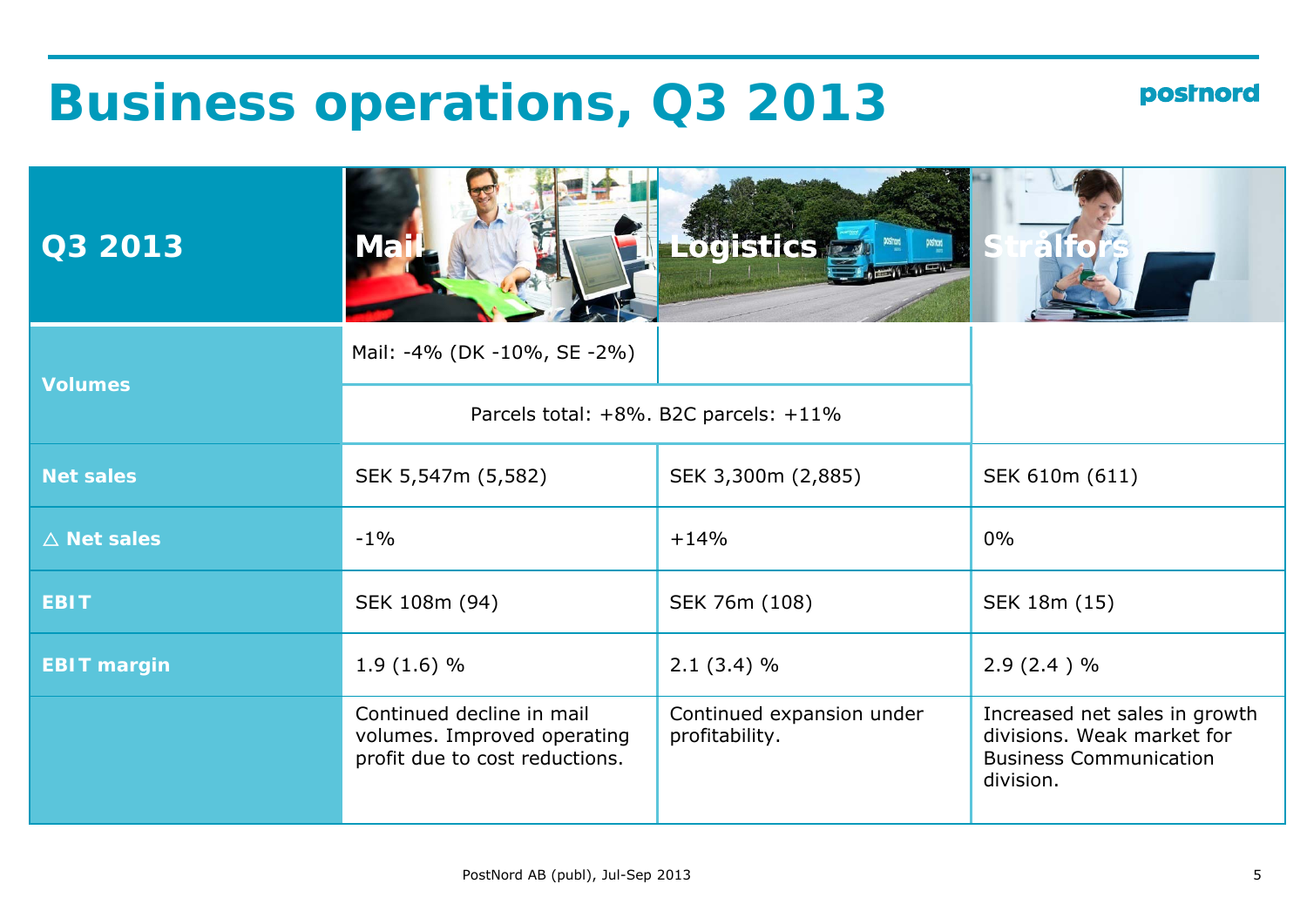# **Mail: Improved operating profit**

- Net sales were down 1%
- Mail volumes fell 4% partially countered by price changes in Denmark and the set of the set of the set of the set of the set of the set of the set of the set of the set of the set of the set of the set of the set of the set of the set of the set of the set of the set of t
- n Increase in e-commerce volumes
- ■
- Increasing revenues from newspaper distribution
- Strong cost reduction measures operating ■ expenses were down 1%
	- − Mail Denmark's expenses fell 7% excluding acquisitions and currency effects
- z Draft revision of Danish postal legislation circulated for comment
- ۰ Operating margin improved to  $1.9$  ( $1.6$ ) %

#### **NET SALES AND EBIT MARGIN**



| <b>SEKm</b>            |       | Q3 2013 Q3 2012 | Δ      | $\Delta^{\star}$ |
|------------------------|-------|-----------------|--------|------------------|
| Net sales              | 5,547 | 5,582           | $-1\%$ | $-2\%$           |
| of which, Mail Denmark | 2,175 | 2.213           | $-2\%$ | -5%              |
| of which, Mail Sweden  | 3,448 | 3,440           | $0\%$  | 0%               |
| FBIT                   | 108   | 94              | 15%    | 18%              |
| of which, Mail Denmark | $-37$ | $-7.5$          | 51%    | 50%              |
| of which, Mail Sweden  | 145   | 169             | $-14%$ | $-14%$           |
| EBIT margin, %         | 1.9%  | 1.6%            |        |                  |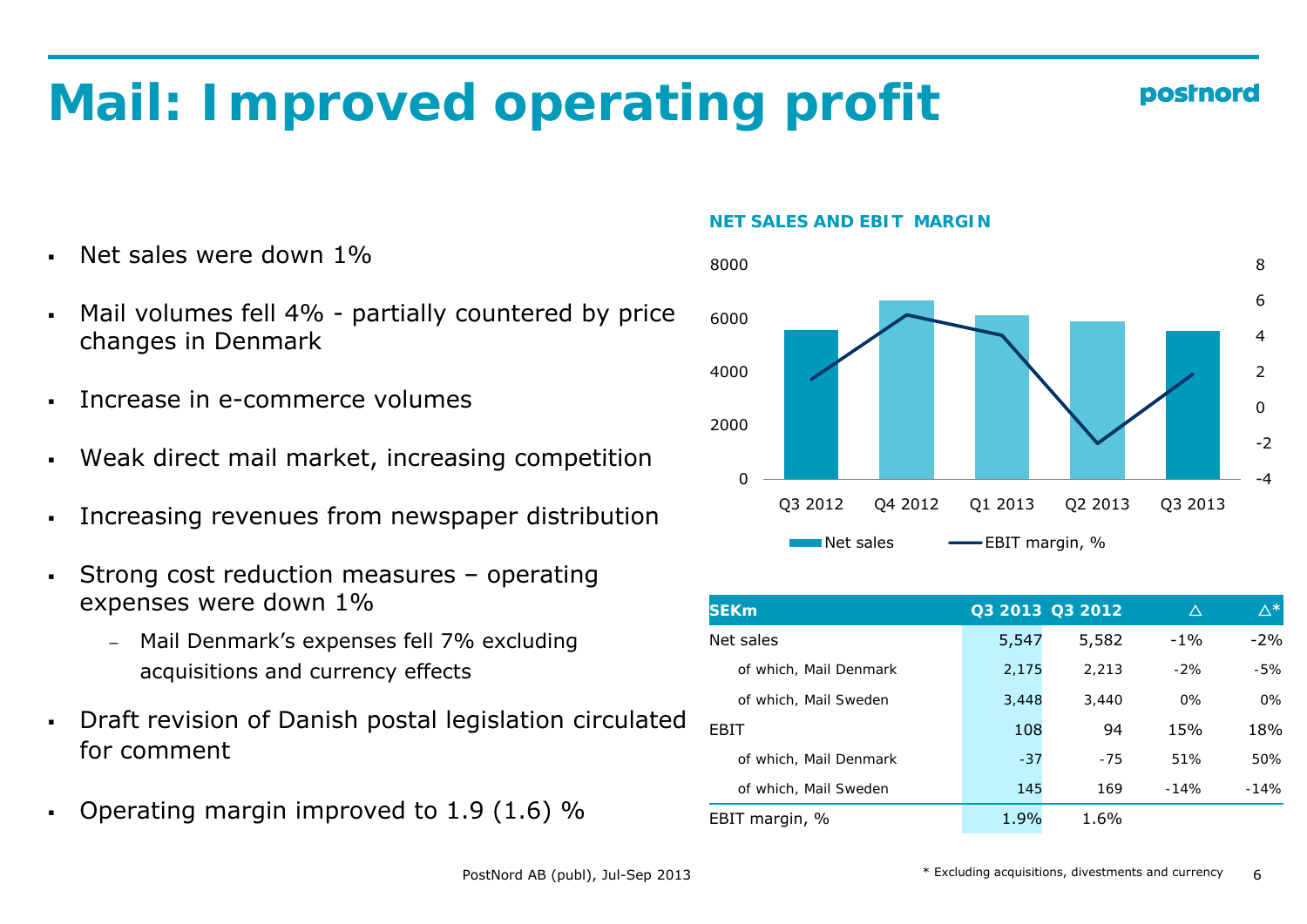### **Logistics: Continued growth under profitability**

- Net sales improved 14% and organic growth was 2%. Growth in all markets
- $\blacksquare$  Weaker growth in Norway due to increased competition and subdued market development
- Growing e-commerce increased parcel volumes п and parcel revenues
- z Change in parcel product mix – increased share of B2C parcels with lower margins
- $\blacksquare$
- Operating margin fell to 2.1 (3.4) %

#### **NET SALES AND EBIT MARGIN**



|  | of B2C parcels with lower margins              | <b>SEKm</b>    |       | Q3 2013 Q3 2012 | $\Lambda$ | /∆ *   |
|--|------------------------------------------------|----------------|-------|-----------------|-----------|--------|
|  | Net sales                                      | 3,300          | 2,885 | 14%             | 2%        |        |
|  | • Demand for 3PL services developed positively | EBIT           |       | 108             | -30%      | $-21%$ |
|  |                                                | EBIT margin, % |       | 3.4             |           |        |

postnoro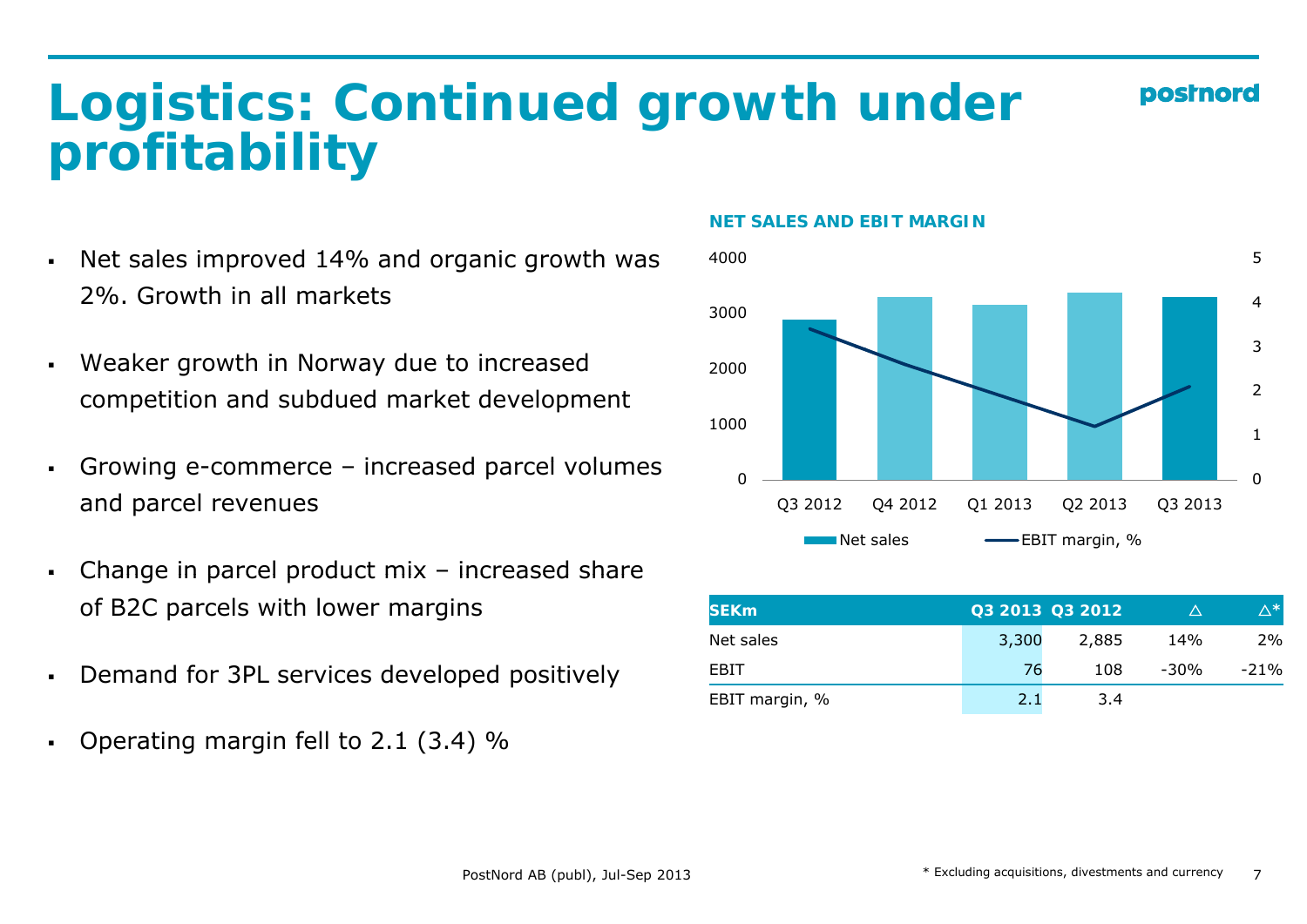# **Strålfors: Improved profit**

- $\blacksquare$ Net sales unchanged
- $\blacksquare$ Management, Marketing Communication and Service Fulfillment
- Weak market development and reduced revenues  $\blacksquare$ for Business Communication division
- z Operating margin improved to 2.9 (2.4) %
- $\blacksquare$  Acquisition of printing and inserting business in Poland

#### **NET SALES AND EBIT MARGIN**



| <b>SEKm</b>    |     | Q3 2013 Q3 2012 |                 | ∧∗  |
|----------------|-----|-----------------|-----------------|-----|
| Net sales      | 610 | 611             | $0\%$           | 0%  |
| <b>FBIT</b>    | 18  | 15              | 20 <sub>%</sub> | 18% |
| EBIT margin, % | 2.9 | 2.4             |                 |     |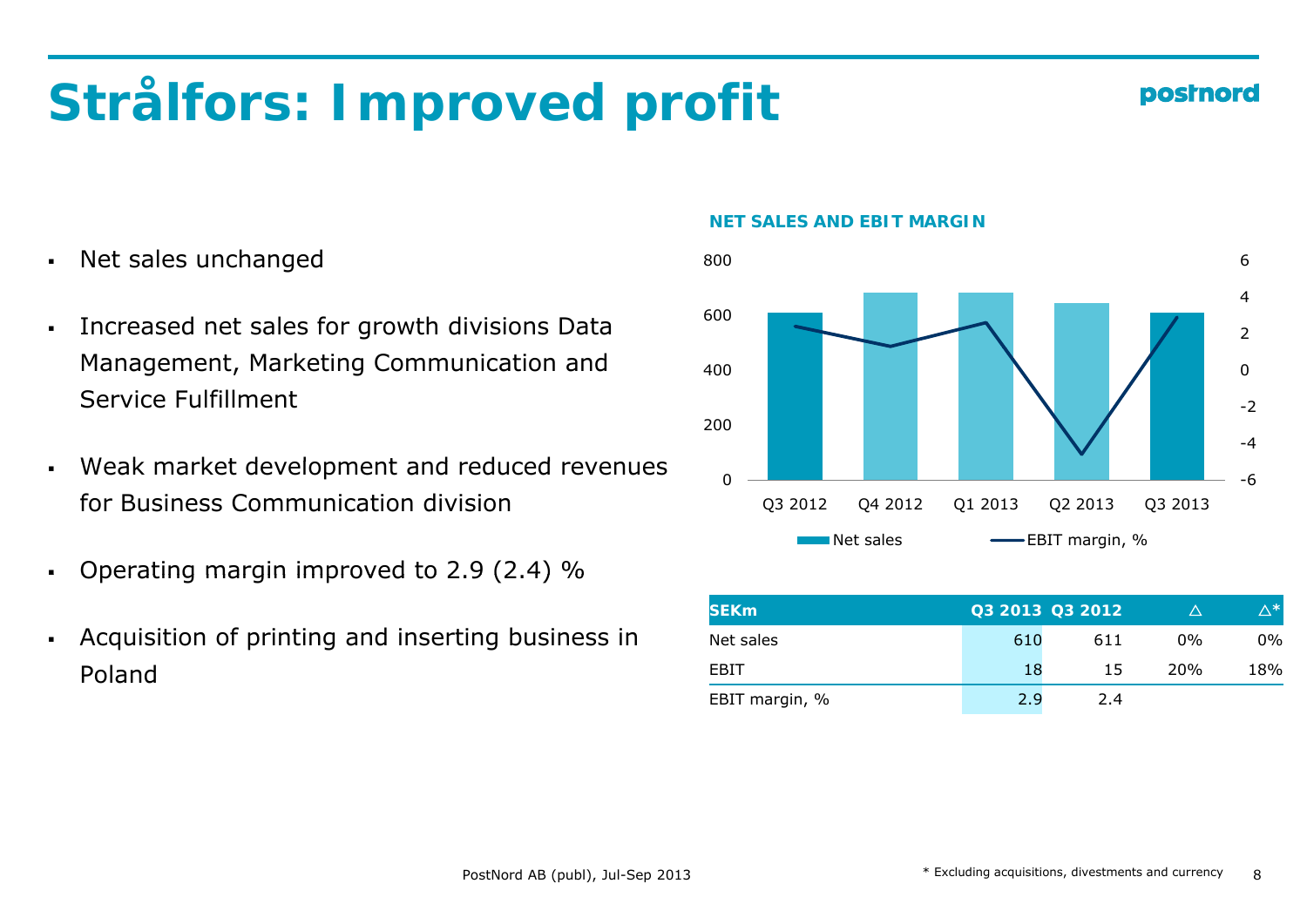**Highlights Q3 2013**

**Financial development**

**Q&As**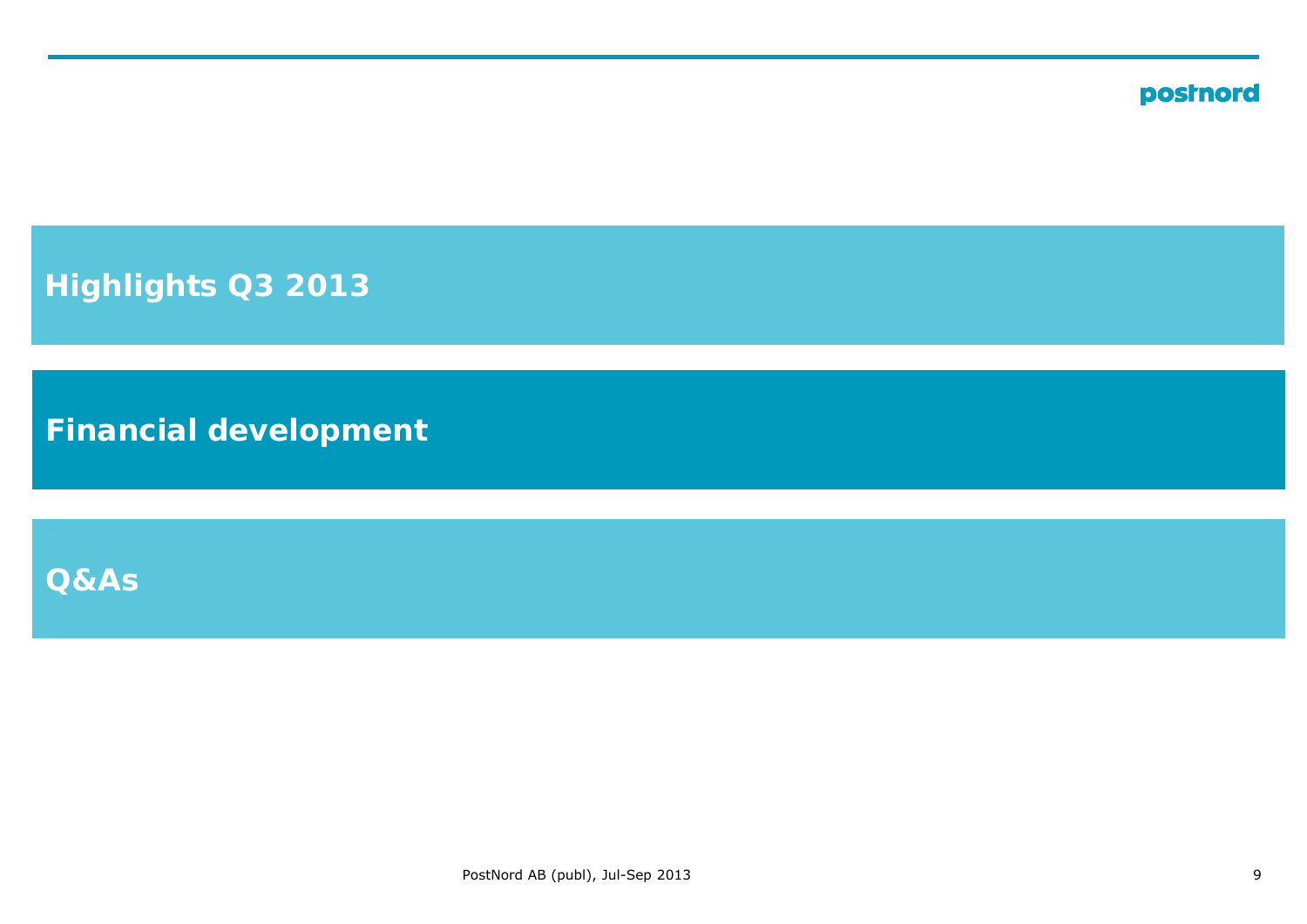# **Overview of results**

| <b>SEKm</b>                                               | Q3 2013        | Q3 2012        | $\Delta$  | 9M 2013 | 9M 2012 | $\Delta$ | 2012           |
|-----------------------------------------------------------|----------------|----------------|-----------|---------|---------|----------|----------------|
| Net sales                                                 | 9,306          | 8,959          | 4%        | 28,895  | 28,439  | 2%       | 38,920         |
| Other income                                              | 56             | 68             | $-18%$    | 164     | 191     | $-14%$   | 253            |
| <b>Income</b>                                             | 9,362          | 9,027          | 4%        | 29,059  | 28,630  | $1\%$    | 39,173         |
| Expenses*                                                 | $-9,117$       | $-8,866$       | $-3%$     | 28,572  | 28,941  | $-1\%$   | $-38,669$      |
| Participations in the earnings of associated<br>companies | $\overline{2}$ | $\overline{4}$ | $-50%$    | 9       | 5       | 80%      | $\overline{7}$ |
| <b>EBIT</b>                                               | 247            | 165            | 50%       | 496     | 353     | 41%      | 511            |
| Net financial items                                       | $-63$          | $-46$          | $-37%$    | $-149$  | $-108$  | $-38%$   | $-144$         |
| Tax                                                       |                | 4              | $> -100%$ | $-58$   | $-67$   | 13%      | $-120$         |
| Net profit                                                | 184            | 123            | 50%       | 289     | 178     | 62%      | 247            |
| Operating margin (EBIT), %                                | 2.6            | 1.8            |           | 1.7     | 1.2     |          | 1.3            |
| Return on equity, rolling 12-month, %                     | 4.4            | n/a            |           | 4.4     | n/a     |          | 2.6            |
| Return on operating capital, rolling 12-<br>month, %      | 5.6            | n/a            |           | 5.6     | n/a     |          | 4.7            |
| Net debt/EBITDA (rolling 12-month)                        | 1.6            | n/a            |           | 1.6     | n/a     |          | 1.8            |
| Equity-Assets ratio, end of period, %                     | 36             | 27             |           | 36      | 27      |          | 28             |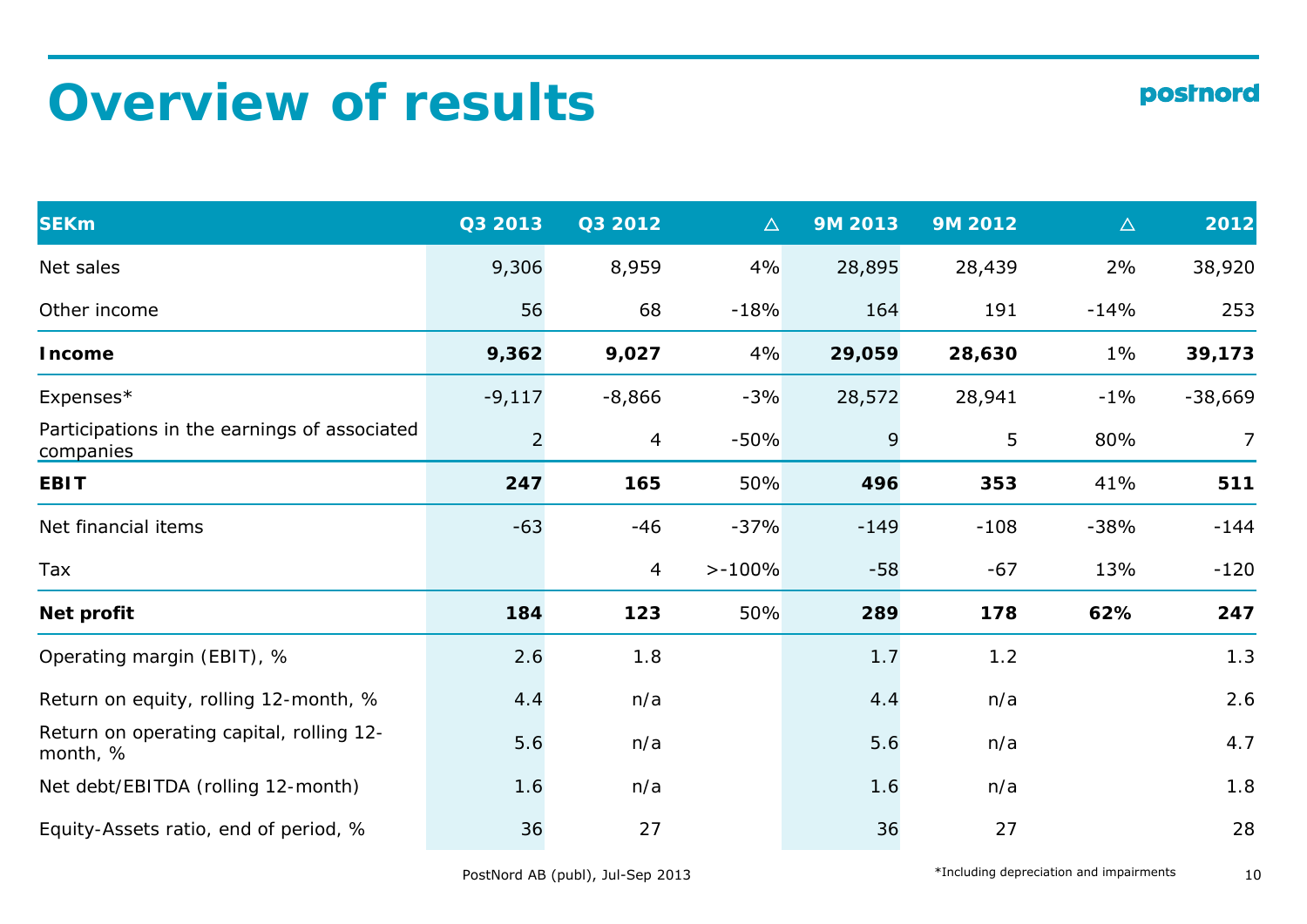### **Continued underlying cost reductions**

#### **OPERATING EXPENSES TREND**

![](_page_10_Figure_2.jpeg)

#### **OPERATING EXPENSES, SEKm**

![](_page_10_Figure_4.jpeg)

- **Transport expenses, other expenses and depreciation** and impairments\*
- Restructuring costs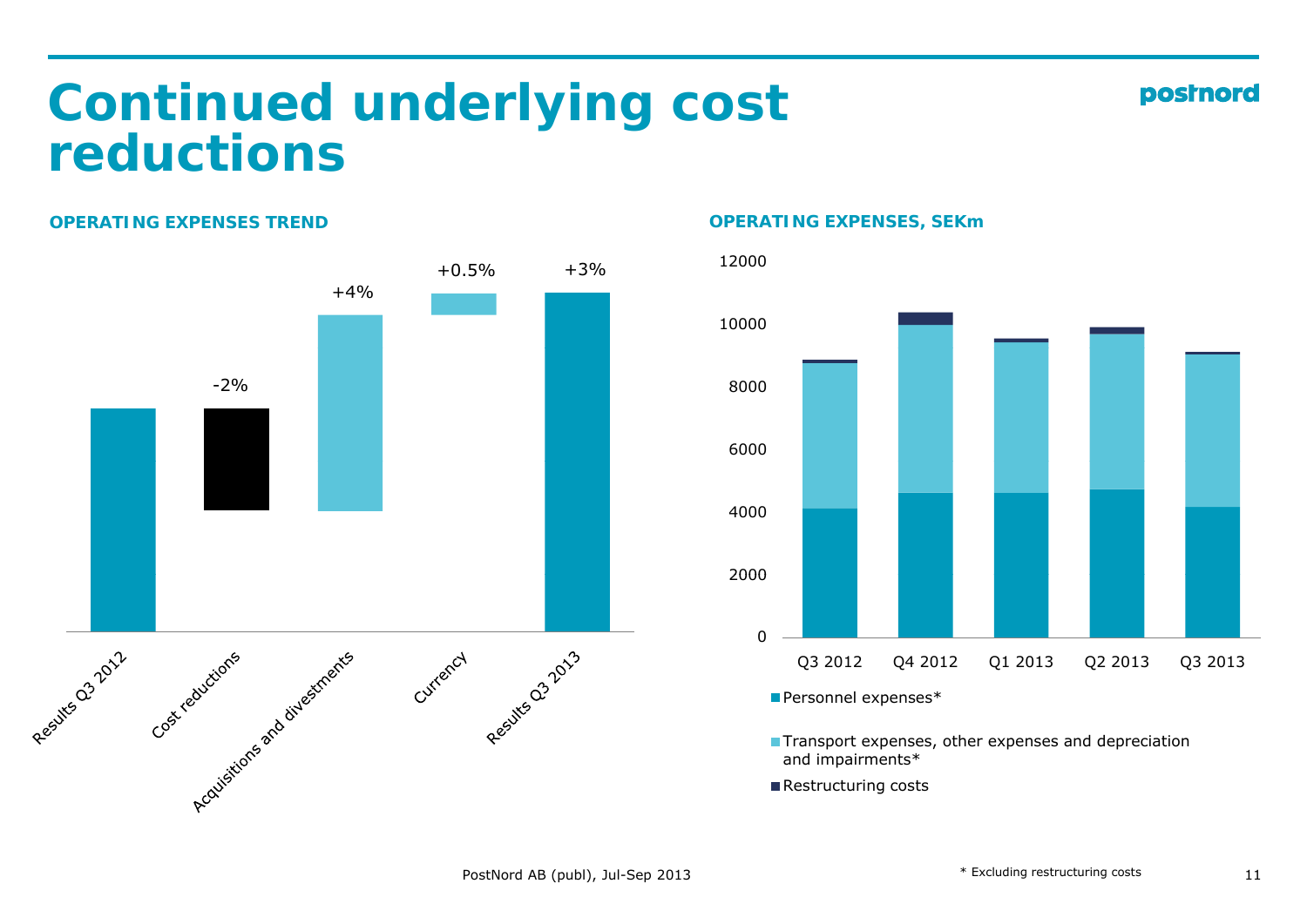### **Weakened cash flows - declining investments**

#### **CASH FLOWS**

| <b>SEKm</b>                      | Q3 2013 | Q3 2012 | <b>9M 2013</b> | 9M 2012  | 2012     |
|----------------------------------|---------|---------|----------------|----------|----------|
| <b>FFO</b>                       | 105     | 187     | 492            | 880      | 1,776    |
| Changes in working capital       | $-468$  | $-511$  | $-480$         | $-441$   | 49       |
| Cash flows, operating activities | $-363$  | $-324$  | 12             | 439      | 1,825    |
| Margin*                          | neg     | neg     | 0.0%           | 1.5%     | 4.7%     |
| Investments                      | $-403$  | $-422$  | $-1,770$       | $-2,448$ | $-3,533$ |
| Financing activities             | $-114$  | 1783    | $\Omega$       | 3,532    | 2,654    |
| <b>Net cash flows</b>            | $-880$  | 1,037   | $-1,758$       | 1,523    | 946      |
| Cash and cash equivalents        | 1,286   | 3,622   | 1,286          | 3,622    | 3,046    |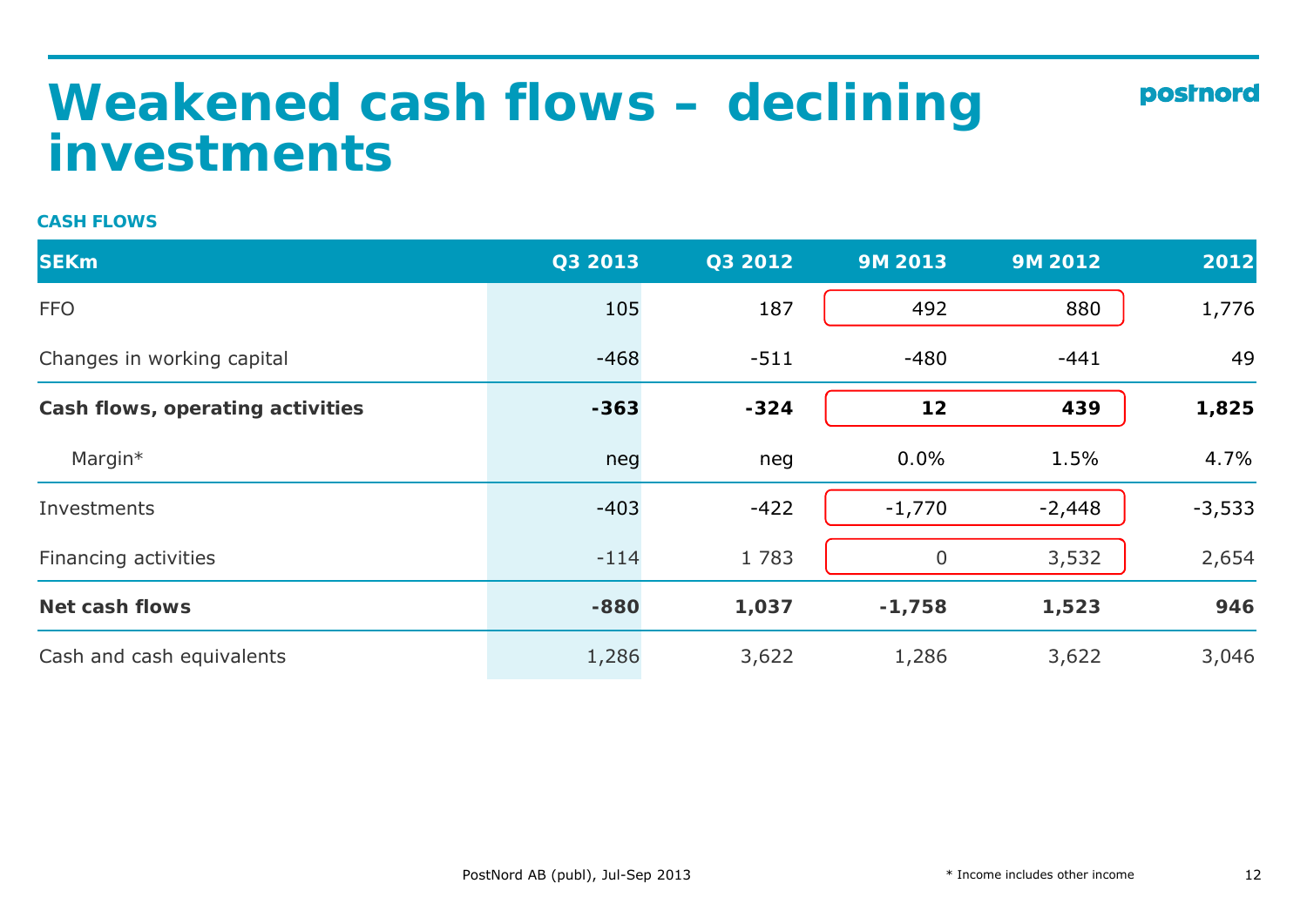## **Reduced net debt position**

### **postnord**

- Continued good financial position
- $\blacksquare$  Rising reference rates for calculation of pension commitments reduced net debt by SEK 1,400m and increased equity by SEK 1,400m
- Financial preparedness of SEK 3,300m, of which Med debt and the set of the set of the set of the set of the set of the set of the set of the set of the set of the set of the set of the set of the set of the set of the se Financial preparedness of SEK 3,300m, of which<br>SEK 1,300m cash and cash equivalents

#### **FINANCIAL NET DEBT**

| <b>SEKm</b>               | <b>Sep 30</b><br>2013 | <b>Sep 30</b><br>2012 | <b>Dec 31</b><br>2012 |
|---------------------------|-----------------------|-----------------------|-----------------------|
| Cash and cash equivalents | 1,286                 | 3,622                 | 3,046                 |
| Interest-bearing debt     | 4,541                 | 5,063                 | 4,312                 |
| Pension provisions**      | 754                   | $3,576*$              | $3,033*$              |
| <b>Ned debt</b>           | 4,009                 | 5,017                 | 4,299                 |
|                           |                       |                       |                       |
| <b>Equity</b>             | 8,987                 | $7,214*$              | $7,533*$              |
| Net debt/EBITDA, times    | 1.6                   | n/a                   | $7.8*$                |
| Net debt ratio, times     | 0.5                   | 0.7                   | 0.6                   |
| Equity-Assets ratio, %    | 36                    | $27*$                 | $28*$                 |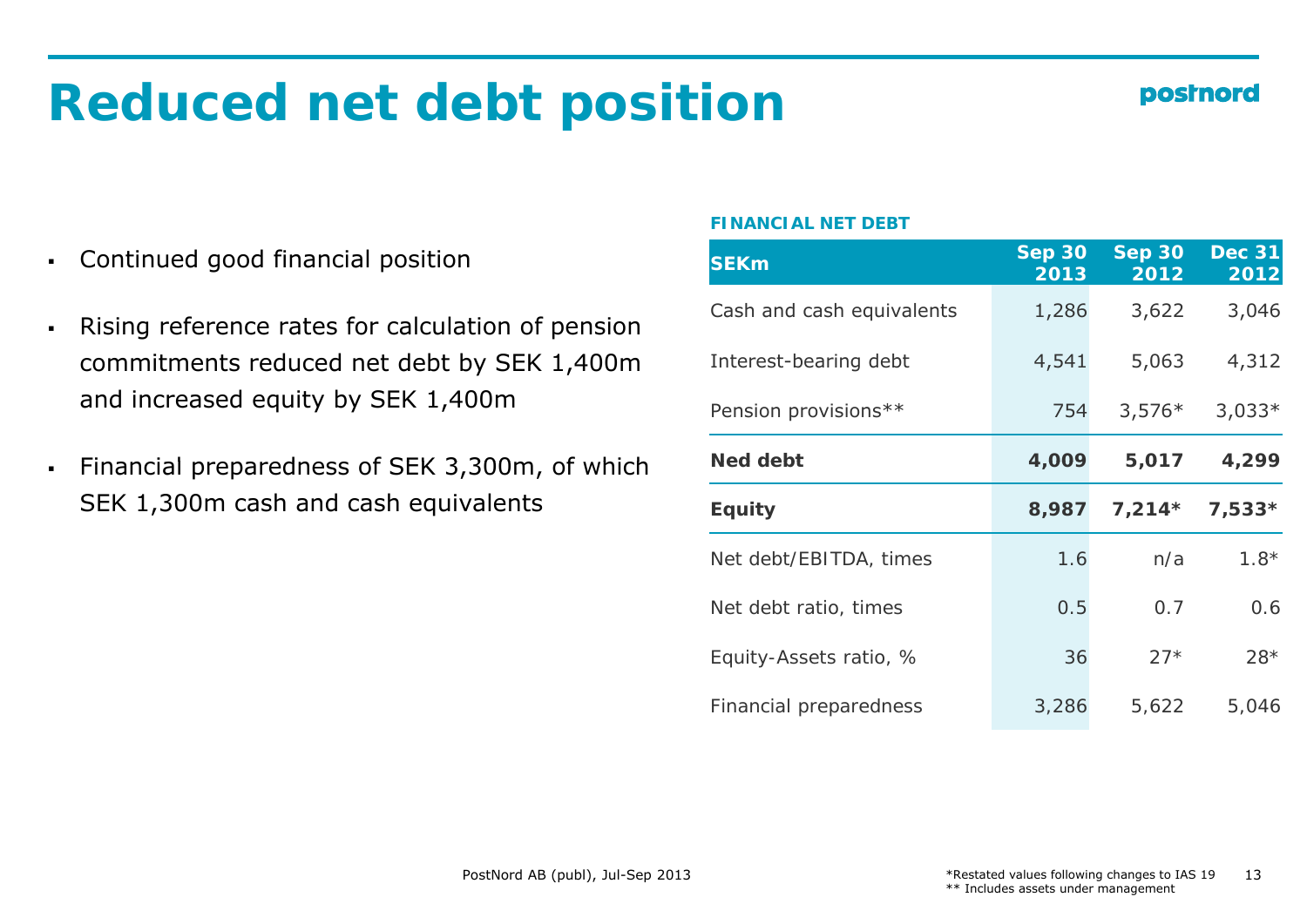### **Adjus ed <sup>o</sup> ecas <sup>o</sup> 0 3 ted forecast for 2013 development**

| postnord |
|----------|
|----------|

| 2013 forecast as of Q4 2012                              | <b>Change in conditions</b>                                                | <b>Adjusted 2013 Forecast</b>                                                                          |
|----------------------------------------------------------|----------------------------------------------------------------------------|--------------------------------------------------------------------------------------------------------|
| <b>MAIL VOLUMES</b>                                      |                                                                            |                                                                                                        |
| Reduction of approx. 12% in<br>Denmark and 6% in Sweden. | Digitization effects somewhat weaker<br>than expected during Jan-Sep 2013. | Reduction of 10% in Denmark and<br>4% in Sweden for full-year 2013.<br>Continued sharp decline in mail |

#### **PROFITABILITY AND CASH FLOWS**

Cash flows from operating activities expected to be on a level with last year's results.

Extensive streamlining and economy measures carried out during Jan-Sep 2013. Profitability for full-year 2013 expected to exceed last year's results but not expected to reach desired level.

Increasing profitability year-on-year, but cash flows from operating activities expected to fall below fullvear 2012 results.

volumes expected in coming year.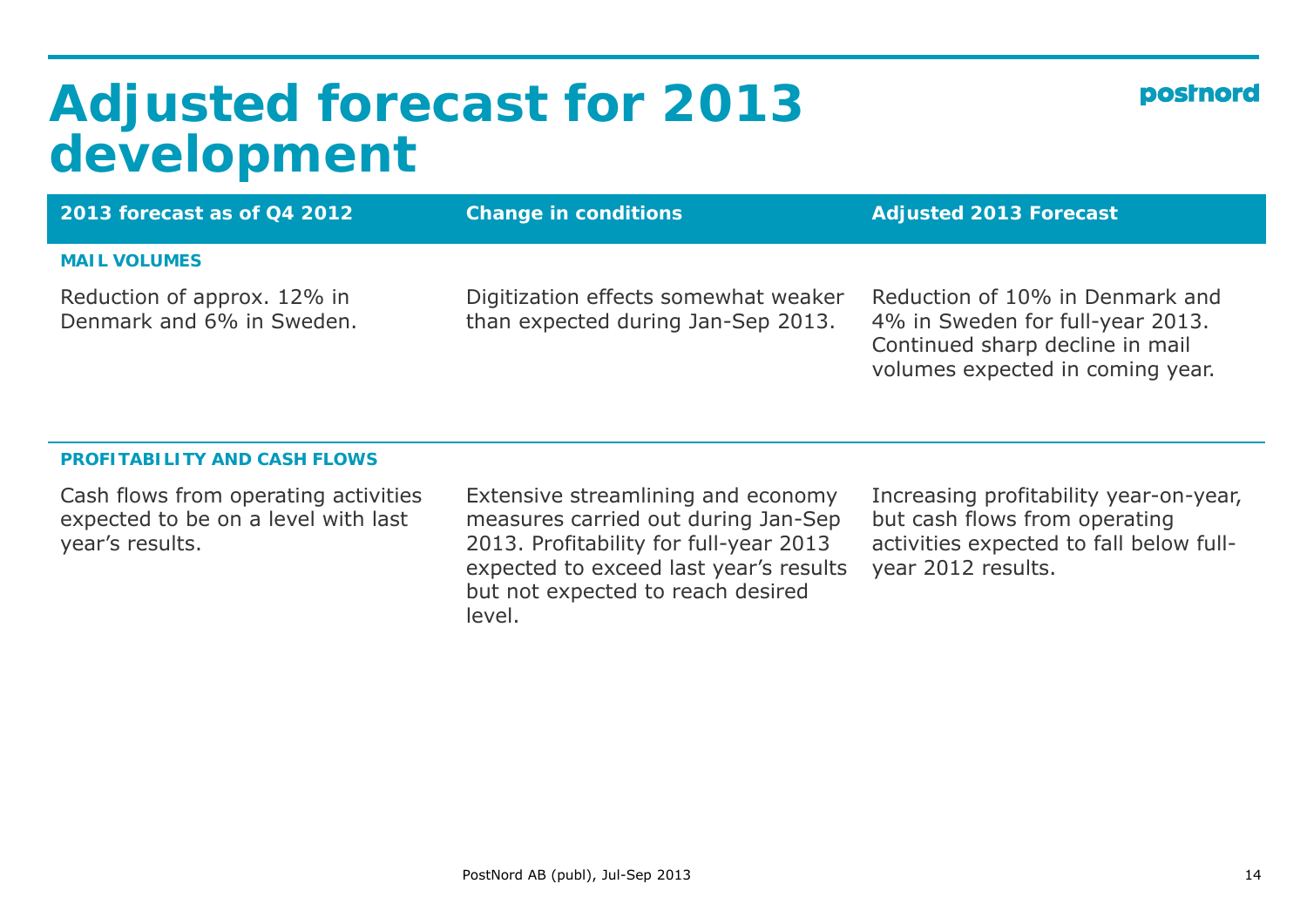# **Credit profile**

#### postnord

| <b>Credit</b>                                                                                      | <b>Total value</b> | <b>Utilized value</b> | <b>MSEK</b> |
|----------------------------------------------------------------------------------------------------|--------------------|-----------------------|-------------|
|                                                                                                    | <b>SEK billion</b> | <b>SEK billion</b>    | 2500        |
| Revolving credit facility,<br>5-year, SEK                                                          | 2.0                | 0                     | 2000        |
| Commercial paper, SEK                                                                              | 3.0                | 0.2                   | 1500        |
| Real estate mortgages<br>Danmark A/S, real estate<br>financing (Post Danmark A/S),<br>20-year, DKK | 1.2                | 1.2                   | 1000<br>500 |
| MTN program, SEK                                                                                   | 6.0                | 2.9                   | $\mathbf 0$ |
| Total utilized as of Sep 30,<br>2013                                                               |                    | 4.3                   |             |
| Short-maturity credits                                                                             |                    | 0.2                   |             |

#### **CREDIT SUMMARY, SEP 30, 2013 MATURITY STRUCTURE, SEPT 30 2013, SEKm**

![](_page_14_Figure_5.jpeg)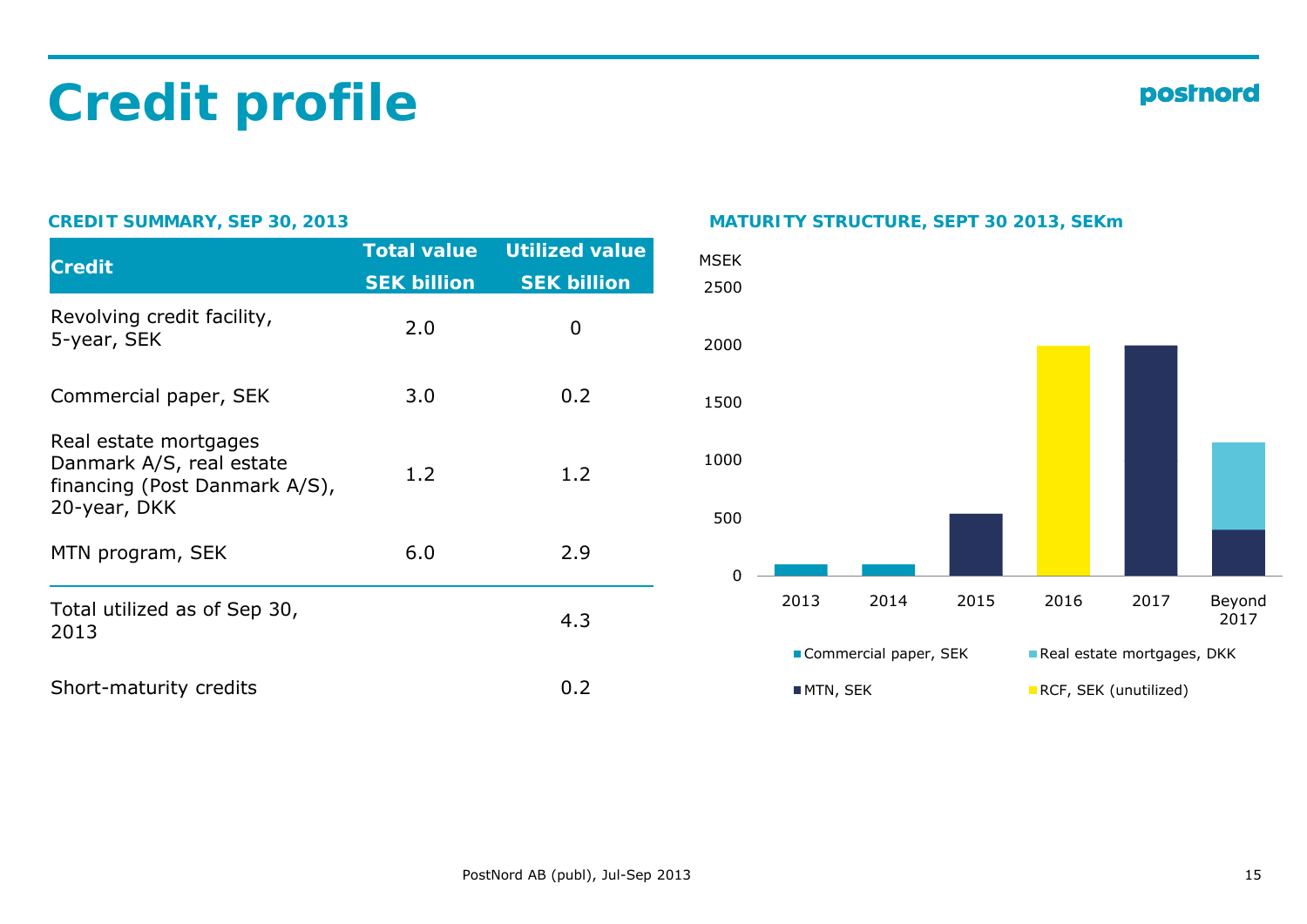# **Summary**

- $\mathbf{r}$ Increased net sales – for second consecutive quarter
- Acquired and organic growth within Logistics
- $\blacksquare$  Continued sharp decline in mail volumes – though somewhat less than expected
- Continued strong growth of e-commerce in the Nordic region-PostNord is growing within e-commerce services
- $\mathbf{r}$  Improved operating profit – but sharper focus needed on execution and capturing effects
- $\bullet$ Draft revision of Danish postal legislation circulated for comment
- PostNord Logistics launched as new Nordic logistics brand  $\blacksquare$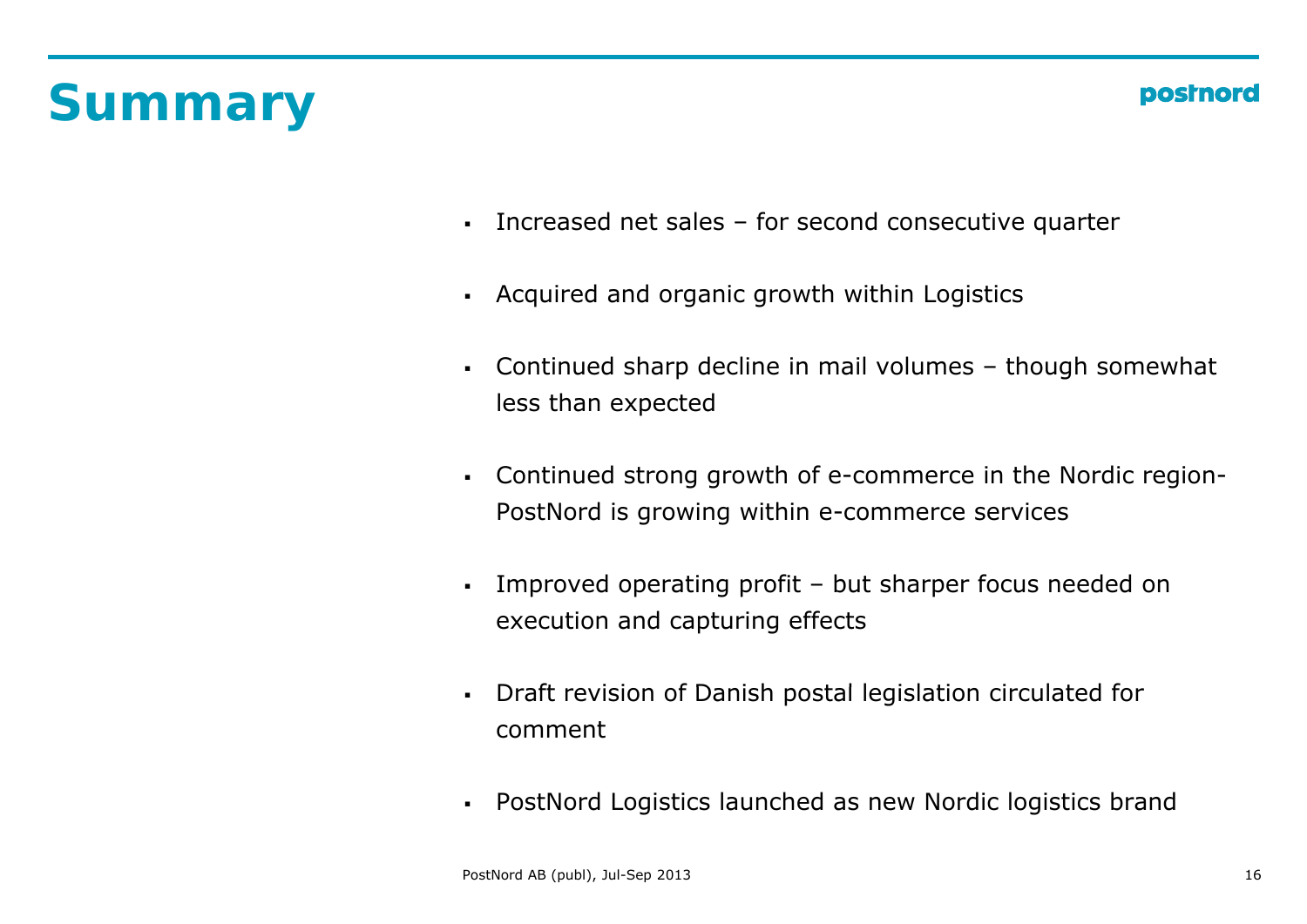**Highlights Q3 2013**

**Financial development**

**Q&As**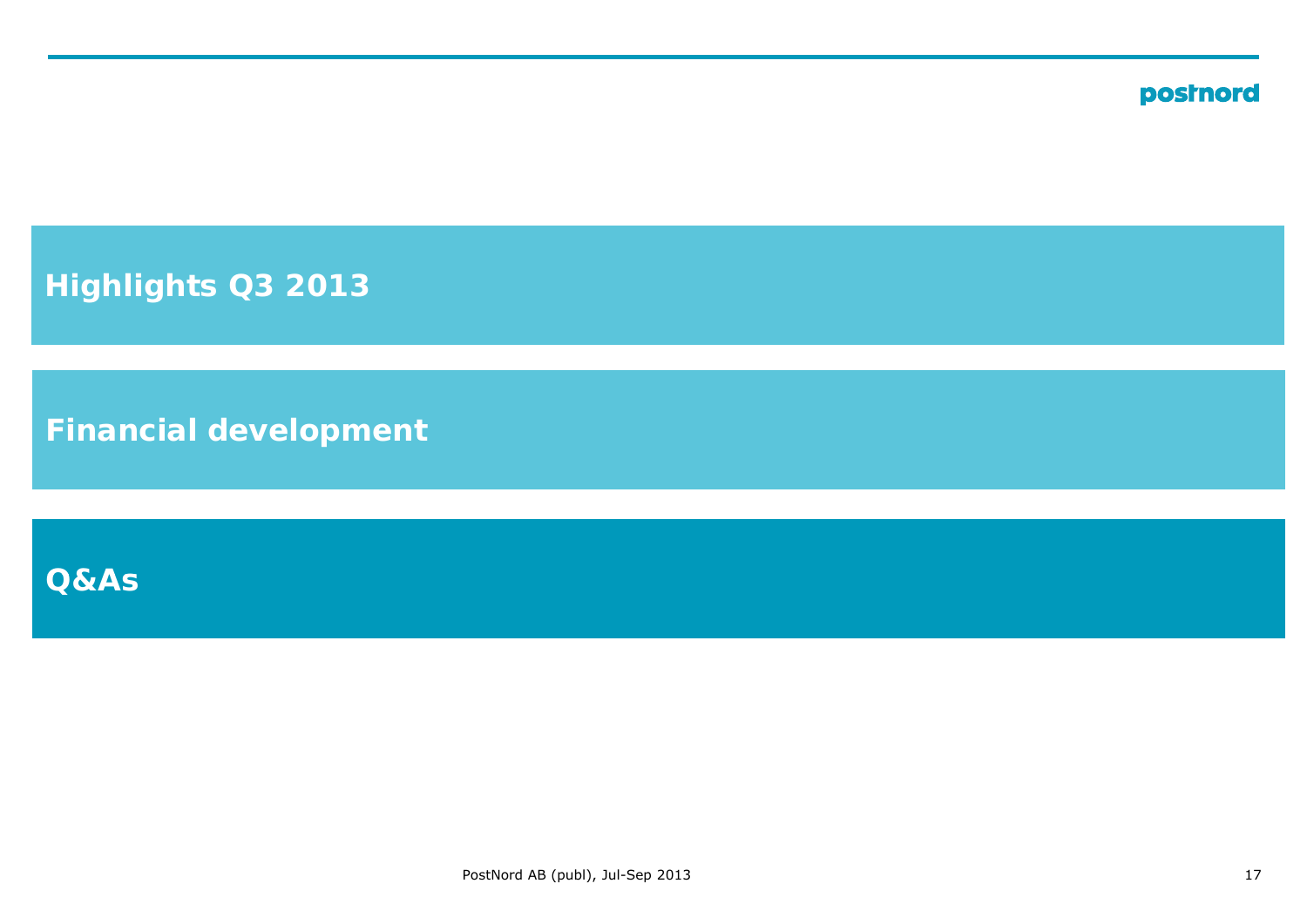# **Disclaimer**

This document does not contain an offer of securities in the United States or any other jurisdiction; securities may not be offered or sold in the United States absent registration or exemption from the registration requirements under the U.S. Securities Act of 1933, as amended. Any offer of securities will be made, if at all, by means of a prospectus or offering memorandum issued by PostNord.

#### **Forward-looking statements**

Statements made in this document relating to future status or circumstances, including future performance and other trend projections are forward-looking statements. By their nature, forward-looking statements involve risk and uncertainty because they relate to events and depend on circumstances that will occur in the future. There can be no assurance that actual results will not differ materially from those expressed or implied by these forward-looking statements due to many factors, many of which are outside the control of PostNord. Forward-looking statements herein apply only as at the date of this document. PostNord will not undertake any obligation to publicly update or revise these forward-looking statements to reflect future events, new information or otherwise except as required by law.